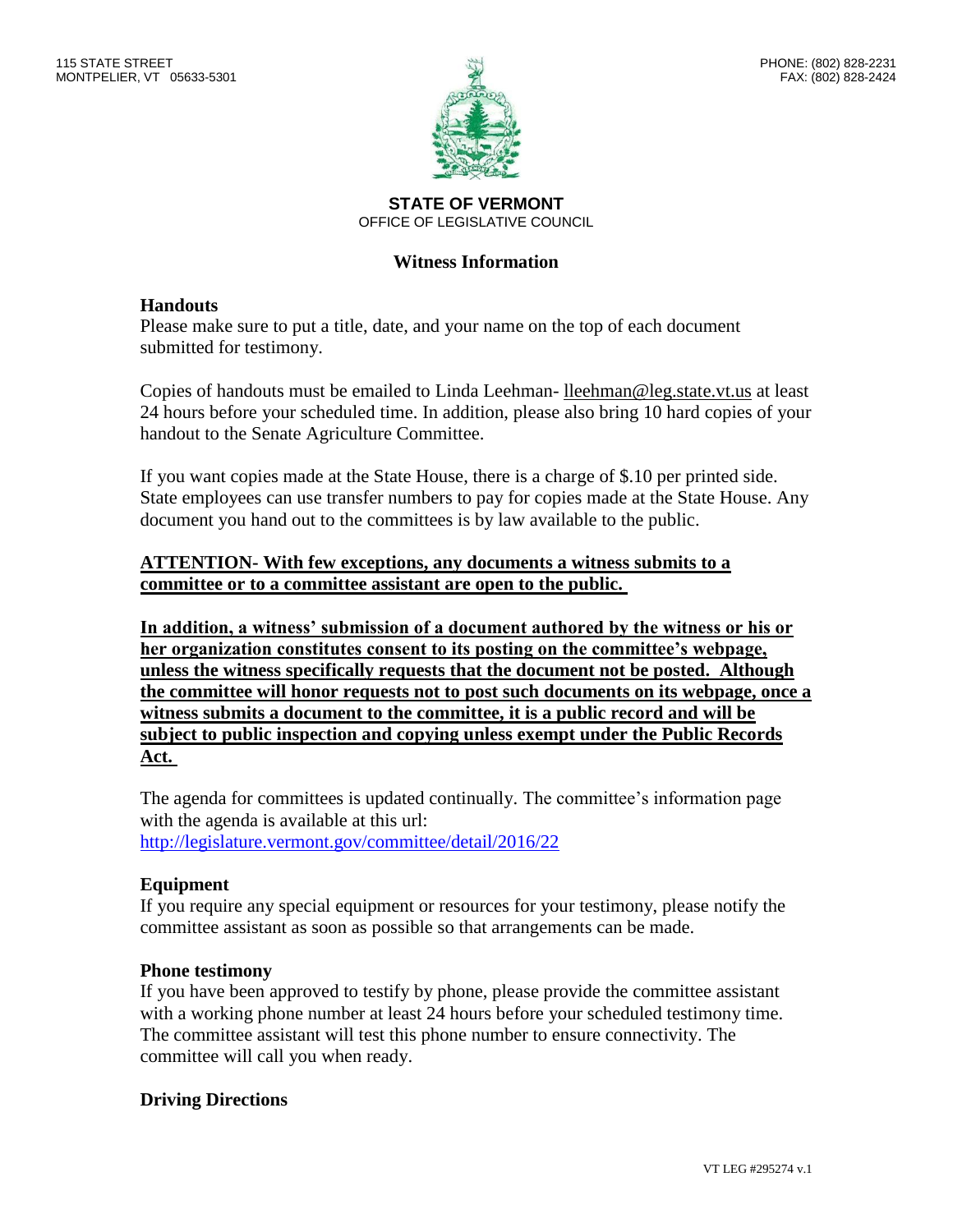The Senate Agriculture Committee is located in Room 26 of the State House.

# 115 State Street Montpelier, VT 05641

| 1:             | From I-89: Take EXIT 8 toward US-2/MONTPELIER/VT-<br>12/ST. JOHNSBURY. | $ 0.5 \text{ miles} $ |
|----------------|------------------------------------------------------------------------|-----------------------|
| 2:             | Merge onto MEMORIAL DR.                                                | $ 0.7 \text{ miles} $ |
| $\mathbf{3}$ : | Turn LEFT onto US-2/BAILEY AVE                                         | $ 0.1 \text{ miles} $ |
| 4:             | Turn RIGHT onto STATE ST/US-2 BR/THEODORE<br>ROOSEVELT HWY.            | $ 0.2 \text{ miles} $ |
|                | Vermont State House, 115 State Street (on left)                        | $ 0.2 \text{ miles} $ |



Parking is challenging during the legislative session. You can park on Montpelier streets for up to 2 hours at parking spaces that require quarters, dimes, or nickels. There is a shuttle that runs from the parking lot in lower left-hand corner of the map above. The shuttle is free; schedules for the two routes are available online: [http://gmtaride.org/wordpress/wp-content/uploads/Capital-Shuttle\\_1110.pdf](http://gmtaride.org/wordpress/wp-content/uploads/Capital-Shuttle_1110.pdf)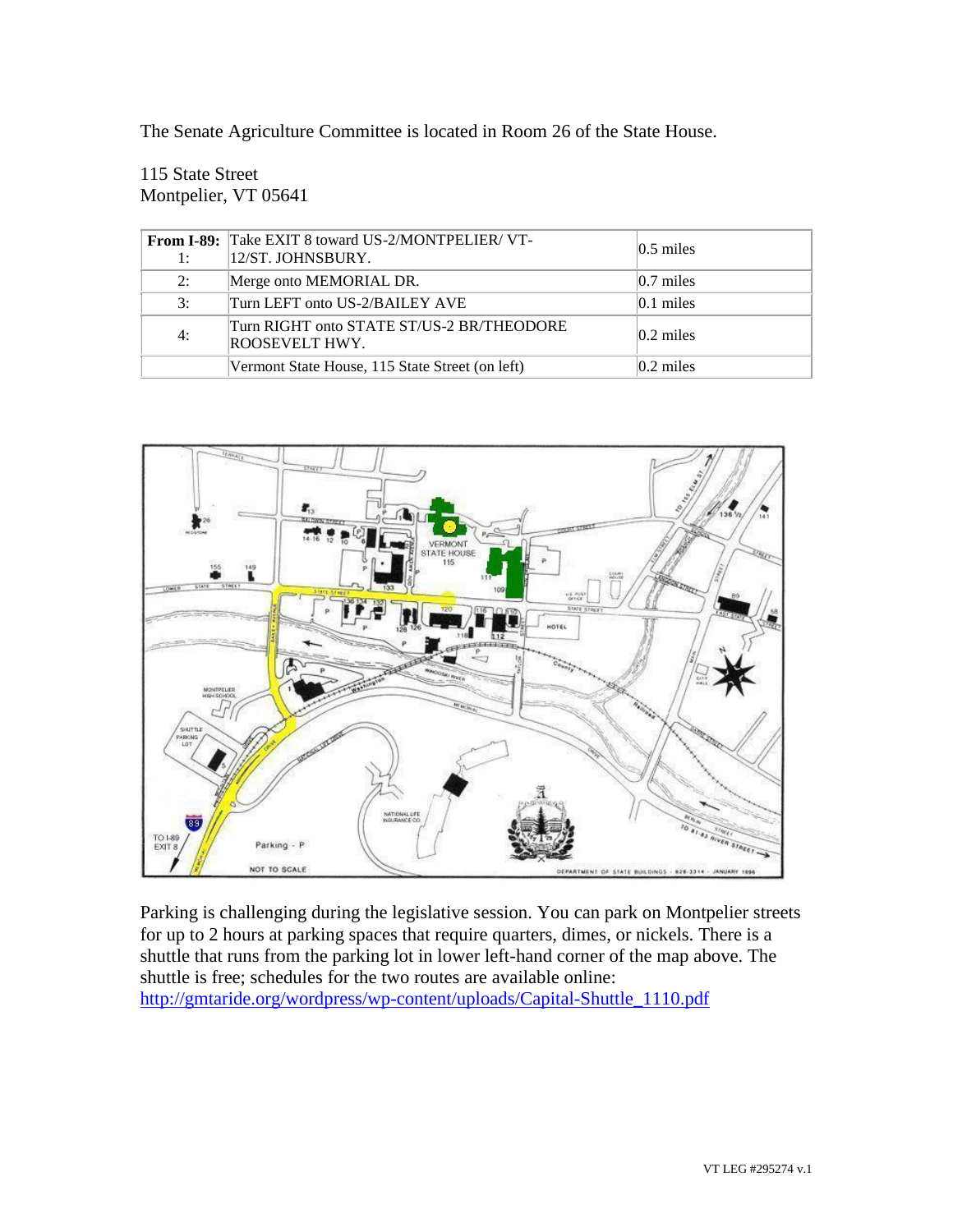# **Floor 1 (Entrance Floor)**



### **ROOM KEY**

- Senate Judiciary Committee
- Sergeant-At-Arms
- Senate Transportation Committee
- Senate Government Operations Committee
- Senate Appropriations Committee
- Senate Finance Committee
- Senate Institutions Committee
- Senate Natural Resources and Energy Committee
- Coatroom
- Small Hearing Room
- Large Hearing Room
- President *Pro Tempore* of the Senate
- Lt. Governor (President of the Senate)
- Lt. Governor's Staff
- Senate Health and Welfare Committee
- Legislative Lounge (Old Supreme Court Chamber)
- Copy Center
- Senate Agriculture Committee
- Senate Economic Development, Housing, and General Affairs
- Senate Education Committee
- Capitol Police
- A Lobby
- B Hall of Inscriptions (Lincoln Statue)
- LC Legislative Council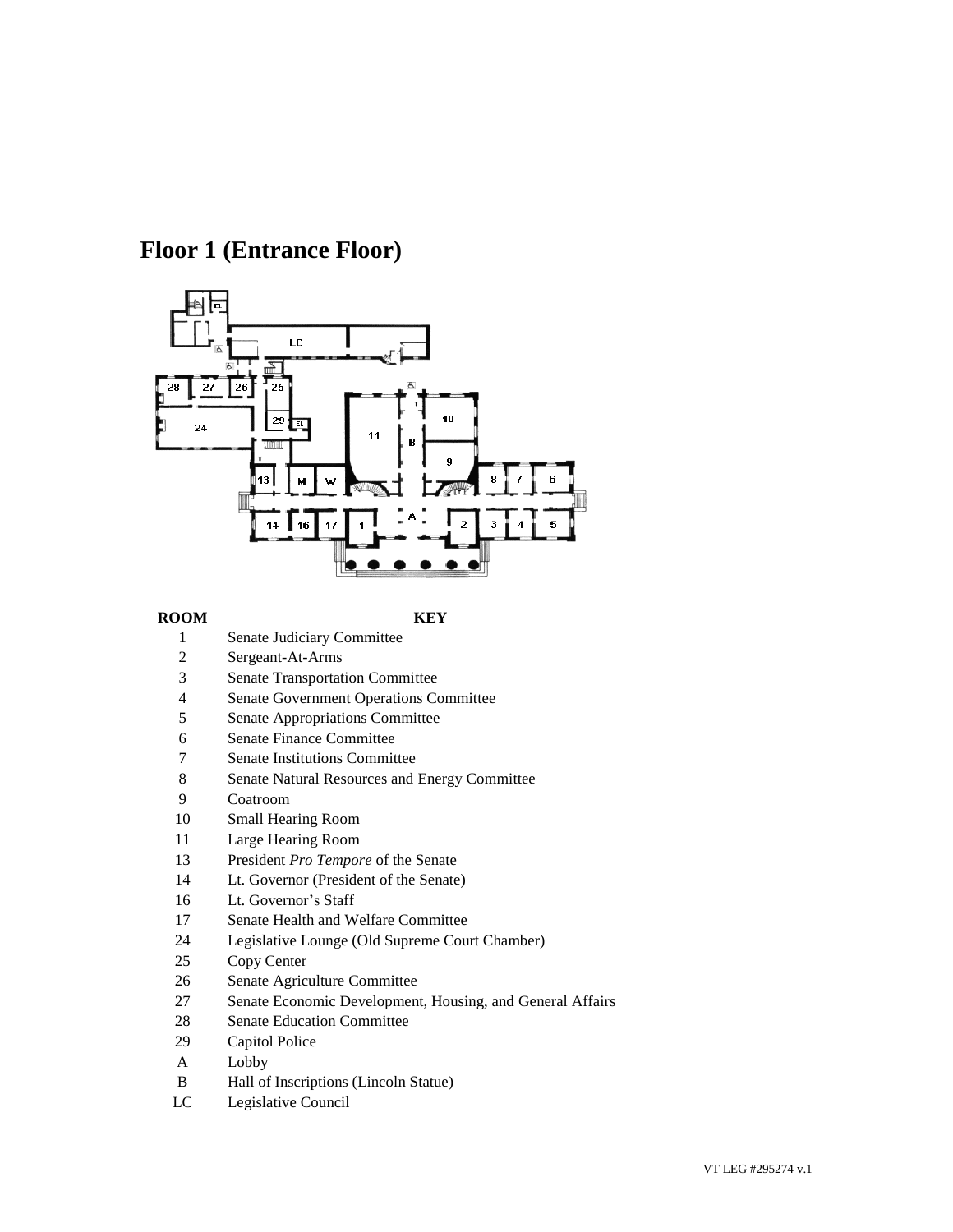T Public Telephones M&W Rest Rooms EL Elevator Accessible Entrances



## **ROOM KEY**

- HOUSE House Chamber
- SENATE Senate Chamber
	- 18 Secretary of the Senate
	- 19 Secretary of the Senate
	- 20 Senate Coatroom
	- 21 Governor's Staff
	- 22 Governor's Staff
	- 23 Governor's Office
	- 30 House Judiciary Committee
	- 31 House Agriculture and Forest Products Committee
	- 32 House Education Committee
	- 33 House Corrections and Institutions Committee
	- 34 House Ways and Means Committee
	- 35 House Commerce and Economic Development **Committee**
	- A House Vestibule (Hall of the Flags)
	- F Cedar Creek Room
	- L Ethan Allen Room
	- N State House Food Court (Abbey Group)
	- P Speaker of the House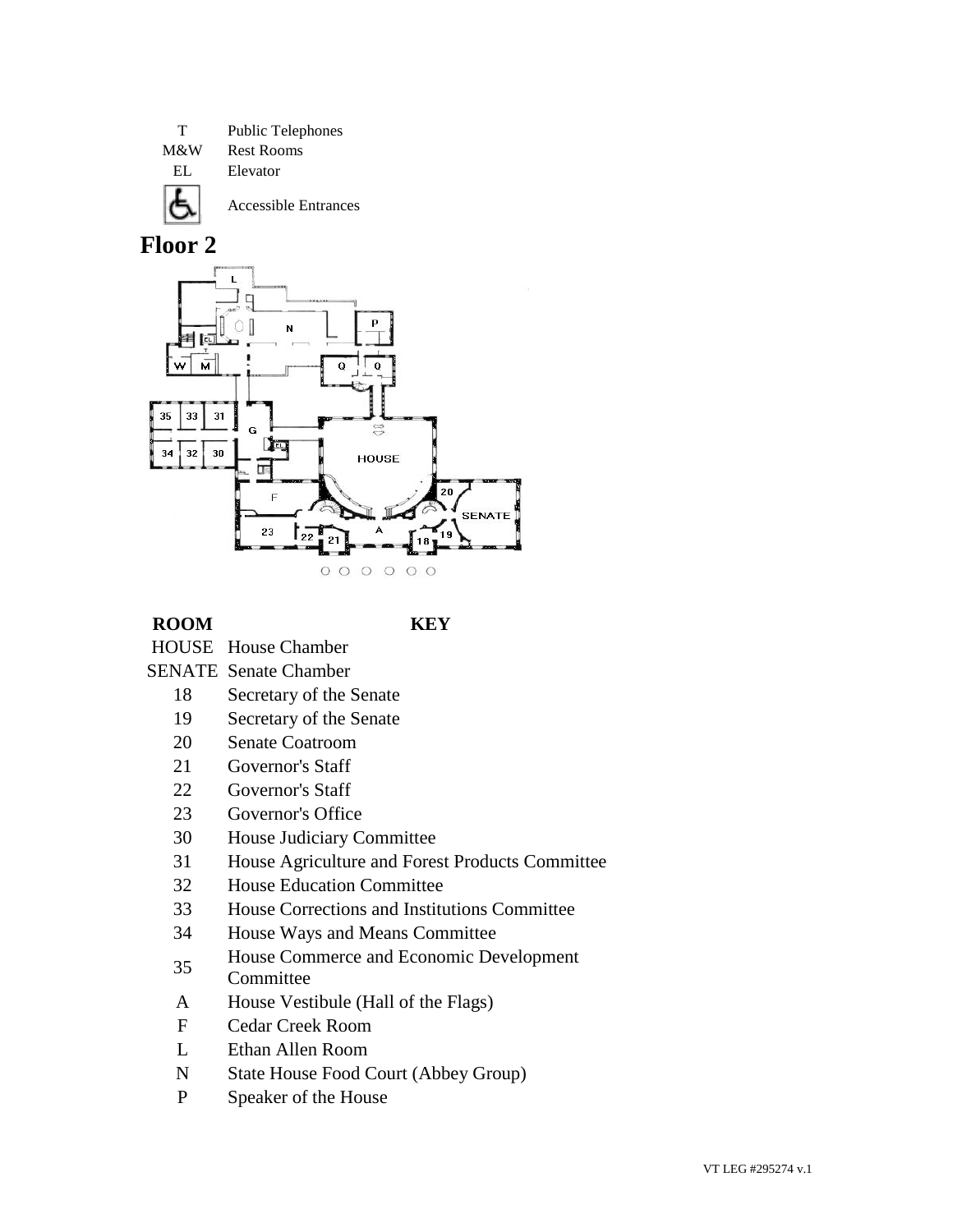- Q Clerk of the House
- T Public Telephones
- M&W Rest Rooms

EL Elevator

# **Floor 3**



 $0000000$ 

# **ROOM KEY**

- 41 House General, Housing and Military Affairs **Committee**
- 42 House Appropriations Committee
- 43 House Transportation Committee
- 44 House Natural Resources and Energy Committee
- 45 House Health Care Committee
- 46 House Human Services Committee
- 47 House Fish, Wildlife, and Water Resources Committee
- 49 House Government Operations Committee
- HOUSE House Chamber Balcony
- SENATE Senate Chamber Balcony
	- EL Elevator

There is a coat room near the Sergeant-At-Arms Office in the center of the main floor. You can store outerwear there.

Occasionally we must cancel hearings. We will attempt to notify you as soon as we hear of cancellations or postponements.

If the weather is bad, you can testify by phone rather than chance dangerous driving conditions. Call the number listed below to make arrangements for phone testimony.

If you have further questions, please contact Linda at lleehman@leg.state.vt.us.